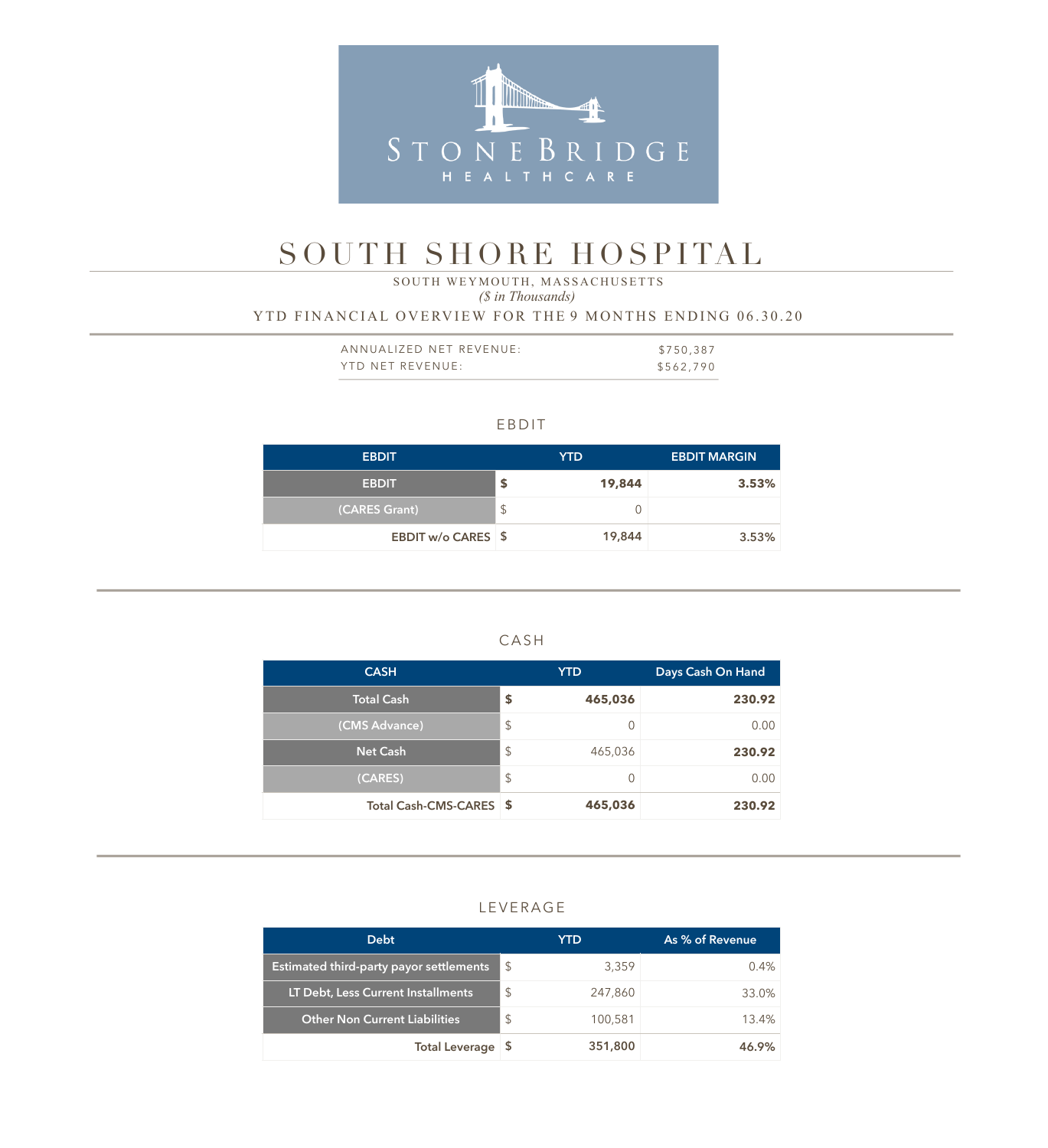

# EBDIT

SOUTH SHORE HOSPITAL

*(\$ in Thousands)* 

YTD EBDIT WITH & WITHOUT CARES GRANT FOR THE 9 MONTHS ENDING 06.30.20

| ANNUALIZED NET REVENUE: | \$750,387 |
|-------------------------|-----------|
| YTD NET REVENUE:        | \$562,790 |

#### EBDIT

| <b>EBDIT with CARES</b>  |               | <b>YTD</b> | <b>EBDIT MARGIN</b> |
|--------------------------|---------------|------------|---------------------|
| <b>Operating Income</b>  | $\mathcal{L}$ | (15,028)   |                     |
| <b>Plus Interest</b>     | $\mathcal{S}$ | 8,331      |                     |
| <b>Plus Depreciation</b> | $\mathcal{L}$ | 26,541     |                     |
| Total EBDIT \$           |               | 19,844     | 3.53%               |

# CARES GRANT

| <b>CARES GRANT</b>     | <b>YTD</b> |
|------------------------|------------|
| None Recorded          | \$         |
| Total CARES Funding \$ |            |

# EBDIT WITHOUT CARES

| <b>EBDIT WITHOUT CARES</b> | YTD    | <b>EBDIT MARGIN</b> |
|----------------------------|--------|---------------------|
| <b>EBDIT w/ CARES</b>      | 19,844 | 3.53%               |
| (CARES)                    | \$     | $0.00\%$            |
| Total EBDIT w/o CARES \$   | 19,844 | 3.53%               |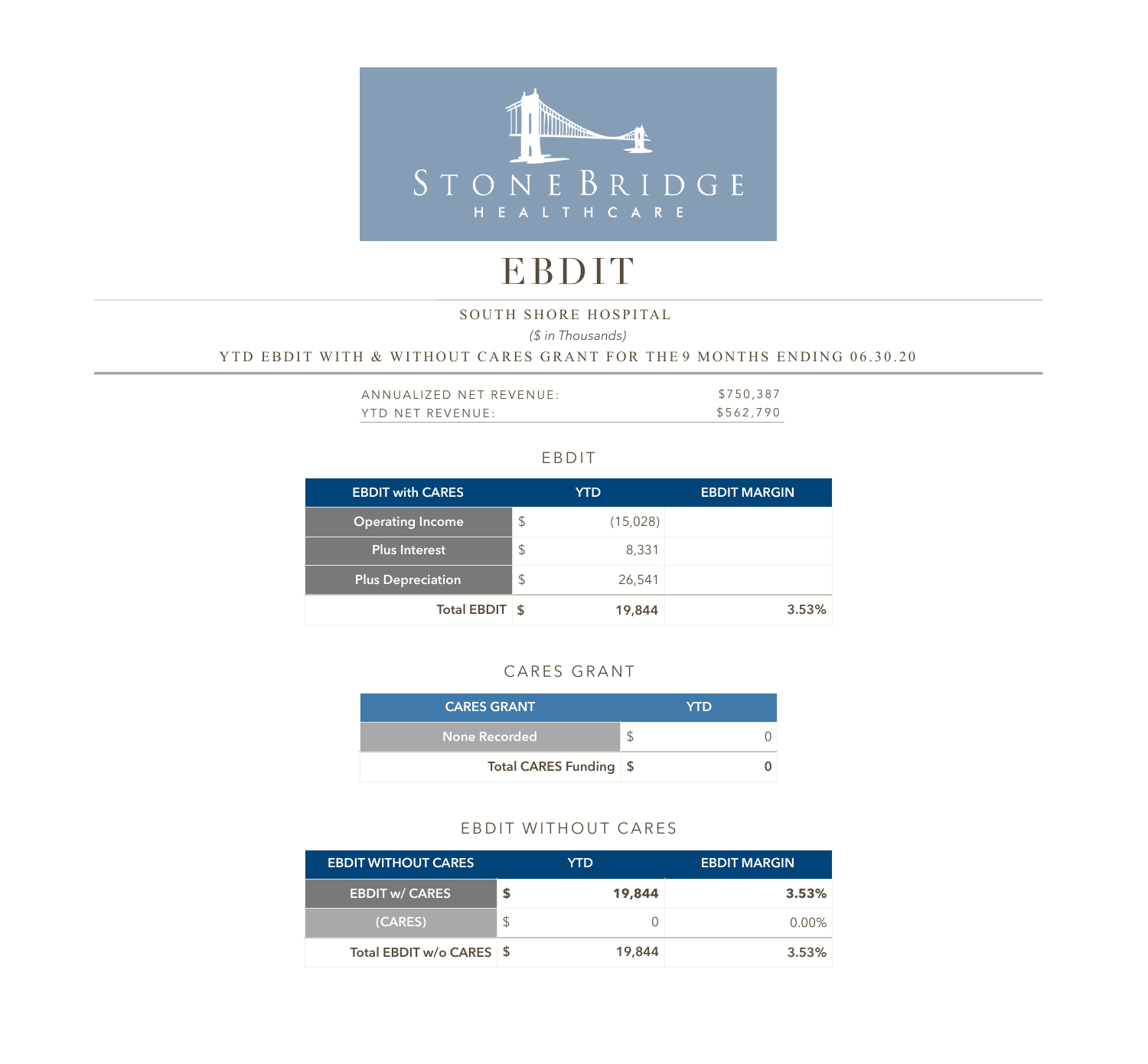

# CASH

#### SOUTH SHORE HOSPITAL

*(\$ in Thousands)* 

#### YTD CASH WITH & WITHOUT CARES GRANT & CMS ADVANCE FOR THE 9 MONTHS ENDING 06.30.20

| ANNUALIZED NET REVENUE: | \$750,387 |
|-------------------------|-----------|
| YTD NET REVENUE:        | \$562,790 |

### CASH

| Cash w/ CMS Advance & CARES          | YTD                     | Days Cash On Hand |
|--------------------------------------|-------------------------|-------------------|
| <b>Cash &amp; Cash Equivalents</b>   | \$<br>118,545           |                   |
| <b>Short Term Investments</b>        | $\mathcal{L}$<br>53,225 |                   |
| <b>Current Assets Limited to Use</b> | \$<br>6,151             |                   |
| Non Current Assets Limited to Use    | \$<br>287,115           |                   |
| Total Cash \$                        | 465,036                 | 230.92            |

#### CMS ADVANCE

| <b>YTD</b> |
|------------|
|            |
|            |
|            |

### CASH W/O CMS ADVANCE & CARES

| Cash w/o CMS Advance & CARES    | YTD           | Days Cash On Hand |
|---------------------------------|---------------|-------------------|
| <b>Total Cash</b>               | \$<br>465,036 | 230.92            |
| (CMS Advance)                   | \$            | 0.00              |
| <b>Net Cash</b>                 | \$<br>465,036 | 230.92            |
| (CARES Grant)                   | \$            | 0.00              |
| Total Cash - (CMS) - (CARES) \$ | 465,036       | 230.92            |

### CARES GRANT

| <b>CARES Grant</b> | <b>YTD</b> |
|--------------------|------------|
| <b>CARES Grant</b> |            |
| Total CMS \$       |            |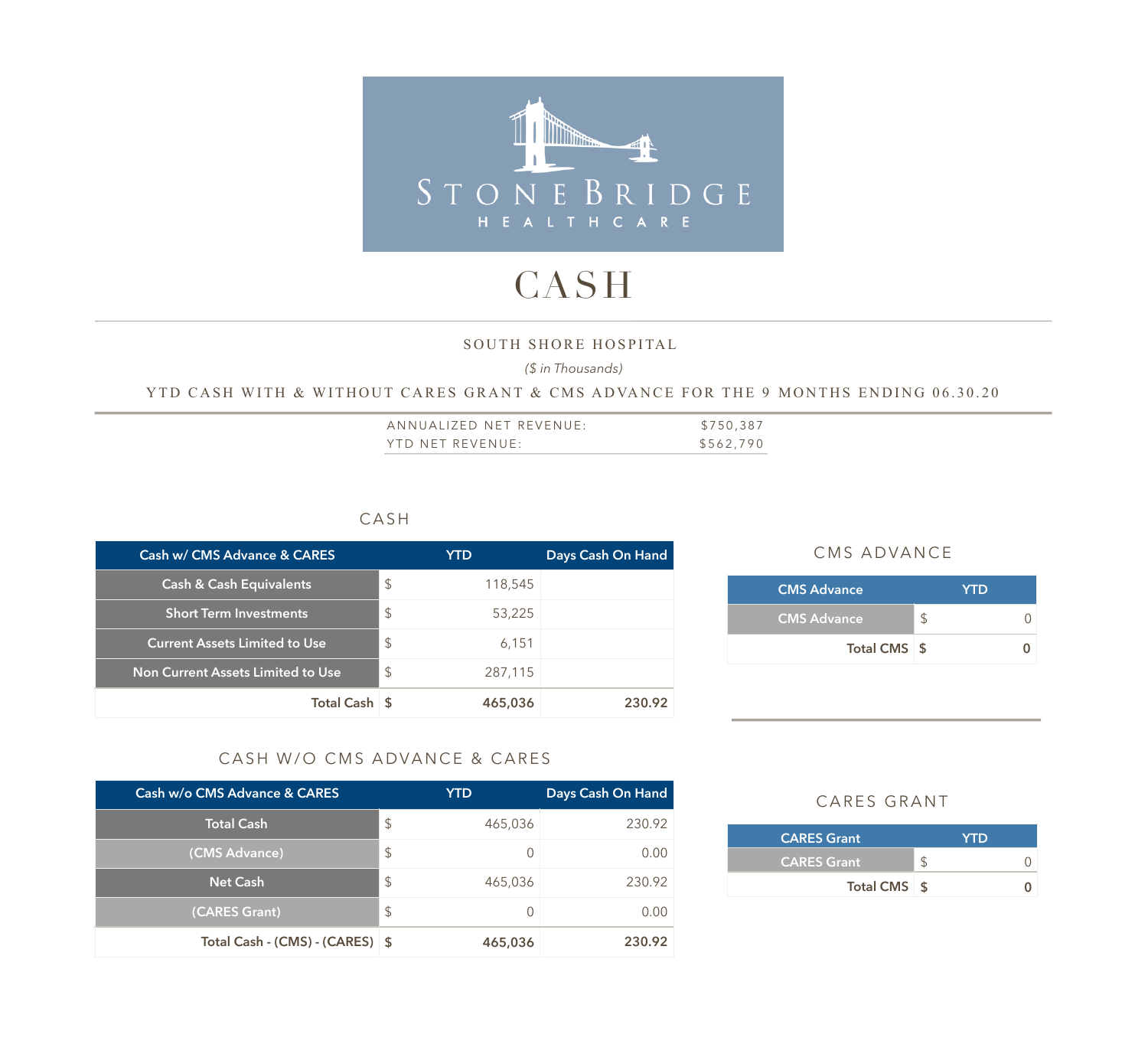

# LEVERAGE

# *(\$ in Thousands)*  SOUTH SHORE HOSPITAL YTD LEVERAGE, CURRENT (FROM AID) & NON CURRENT LIABILITIES 9 MONTHS ENDING 06.30.20

ANNUALIZED NET REVENUE: \$750,387 YTD NET REVENUE: \$562,790

### TOTAL LEVERAGE: CURRENT FROM AID & NON CURRENT LIABILITIES LEVERAGE

| <b>Debt</b>                                    | YTD          | As % of Revenue |
|------------------------------------------------|--------------|-----------------|
| <b>Estimated third-party payor settlements</b> | 3,359        | 0.4%            |
| LT Debt, Less Current Installments             | S<br>247,860 | 33.0%           |
| <b>Other Non Current Liabilities</b>           | 100,581      | 13.4%           |
| Total Leverage \$                              | 351,800      | 46.9%           |

# NON CURRENT LIABILITIES

| <b>Non-Current Liabilities</b>          |               | <b>YTD</b> |      | 09.30.2019 |
|-----------------------------------------|---------------|------------|------|------------|
| LT Debt, Less Current Installments      | \$            | 247,860 \$ |      | 256,906    |
| <b>LT Lease Obligations</b>             | \$            | 57,127     | - \$ | 10,135     |
| LT Due to 3rd Party                     | \$            | 16,766     |      |            |
| Payors:                                 |               |            |      |            |
| Long Term Malpractice Payable           | \$            | 7,888      | ∣\$  | 7,888      |
| <b>Other NC Liabilities</b>             | $\mathcal{L}$ | 18,800     | -S   | 30,005     |
| <b>Total Non Current Liabilities \$</b> |               | 348,441    | 5    | 304,934    |

# CURRENT LIABILITIES

| <b>Current Liabilities</b>                          |               | <b>YTD</b>   |   | 09.30.2019 |
|-----------------------------------------------------|---------------|--------------|---|------------|
| <b>Current Portion of LT Debt</b>                   | \$            | $13,121$ \$  |   | 11,935     |
| <b>Current Portion of Capital Lease Obligations</b> |               |              | S | 1,191      |
| <b>Accounts Payable &amp; Accrued Expenses</b>      | $\mathcal{S}$ | $216,584$ \$ |   | 112,582    |
| <b>Current Portion of 3rd Party Payors</b>          | ß.            | 3,359        |   | 9,118      |
| <b>Total Current Liabilities \$</b>                 |               | 233,064      |   | 134,826    |

#### TOTAL NON CURRENT LIABILITIES

| <b>Debt</b>                                         |    | <b>YTD</b> | As $%$ of<br><b>Revenue</b> |
|-----------------------------------------------------|----|------------|-----------------------------|
| <b>LT Debt, Less Current</b><br><b>Installments</b> | \$ | 247,860    | 33.0%                       |
| <b>Other Non Current</b><br>Liabilities             | \$ | 100,581    | 13.4%                       |
| <b>Total NC Leverage</b>                            | S  | 348,441    | 46.4%                       |